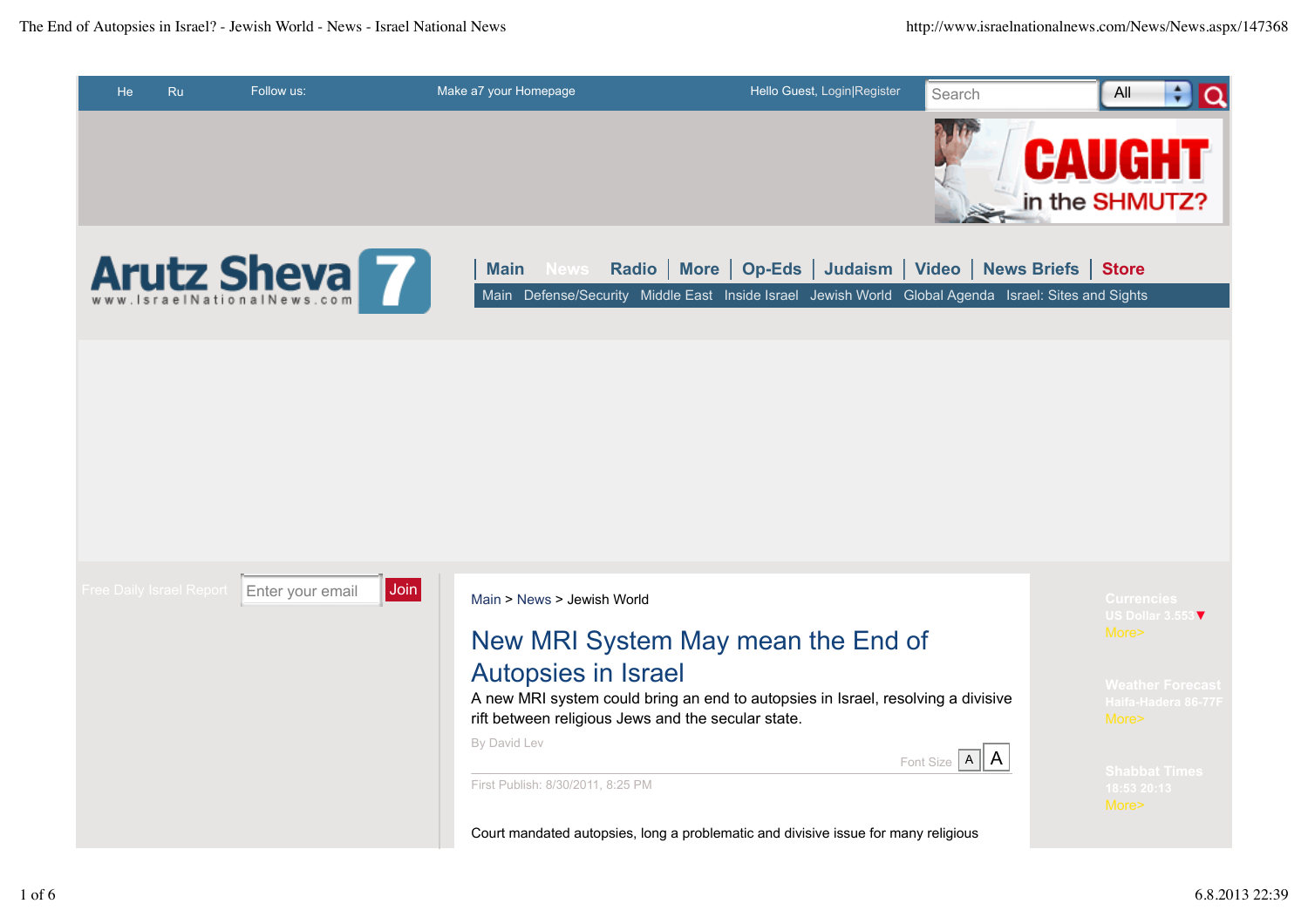**Arutz 7 Most Read Stories**

**Bennett: Bring Immigrants While Strengthening Diaspora Jews** Jewish World 3:14 AM 8/6/2013

**Senators to Obama: Toughen the Sanctions on Iran** Middle East 6:13 AM 8/6/2013

**Turkey's Former Military Chief Sentenced to Life in Prison** Middle East 4:43 AM 8/6/2013

Jews, could become a thing of the past in Israel. A new MRI device that can accurately determine cause of death without autopsies was inaugurated Tuesday afternoon at Assaf Harofeh Hospital.

The systems are in use in several places abroad, and allow doctors to conduct a "virtual autopsy," viewing the inside of the body and observing the condition of organs and other internal components without the need to cut open the body. The systems have



**Autopsy MRI** Zaka

been around for several years, but recent technological improvements make the scans far more accurate than they were in the past – to the extent that many doctors feel that they can rely on the results produced by the MRI.

Participating in the ceremony, among others, were Deputy Health Minister Ya'akov Litzman, Deputy Finance Minister Yitachak Cohen, and **Zaka** chairman Yehuda Meshi-Zahav.

Litzman said that the installation of the MRI was a historic event, because it provided a technological solution to one of the most divisive issues in Israeli life – the insistence of police and medical authorities on conducting autopsies in cases where the cause of death is not clear, and the resistance by religious – and specifically Hareidi – communities to autopsies, resistance that in the past has resulted in large-scale demonstrations and protests, arrests, and even the removal of bodies from the Pathological Institute in Tel Aviv.

Litzman thanked Zaka for its efforts in acquiring the machine, and praised Meshi-Zahav for his determination to convince medical authorities that the MRI produced results that were at least as good, if not better, than physical autopsies, and had the added benefit of defusing what in the past has been a very divisive issue.

Meshi-Zahav said that Zaka has been working on acquiring the machine and getting approval for its use for over five years, meeting numerous times with top officials, including Chief Pathologist Yehuda Hiss. Also instrumental in providing an impetus for the acquisition of the machine was Harav Nachum Kook z"tl, who for many years worked ceaselessly to prevent autopsies whenever possible.

Speaking at the ceremony, Dr. Benny Davidson, director of Assaf Harofeh Hospital, said that Zaka, by acquiring and getting approval for the MRI, had "performed numerous good deeds, including saving lives, ensuring the honor of the dead, bridging the gap

#### AdChoices<sup>1</sup>

## **Zerbricht der Euro?**

www.gruener-fish …

Haben Sie ein Vermögen über 250T€? Für Sie wichtige Studie anfordern!

### **Teakholz anstatt Gold**

www.edelholz-inv …

Top-Renditen bis 12% p.a. und mehr! Nachhaltig und sozial investieren.

### **Geld verrenten lassen**

www.die-Geldprofi …

Einmalzahlung anlegen - Rente bekommen. Vergleich hier anfordern.

### **Gebührenfreie MasterCard**

www.Gebuhrenfrei …

Keine Extrakosten, Einfach & Sicher Jetzt Beantragen & Komfort genießen